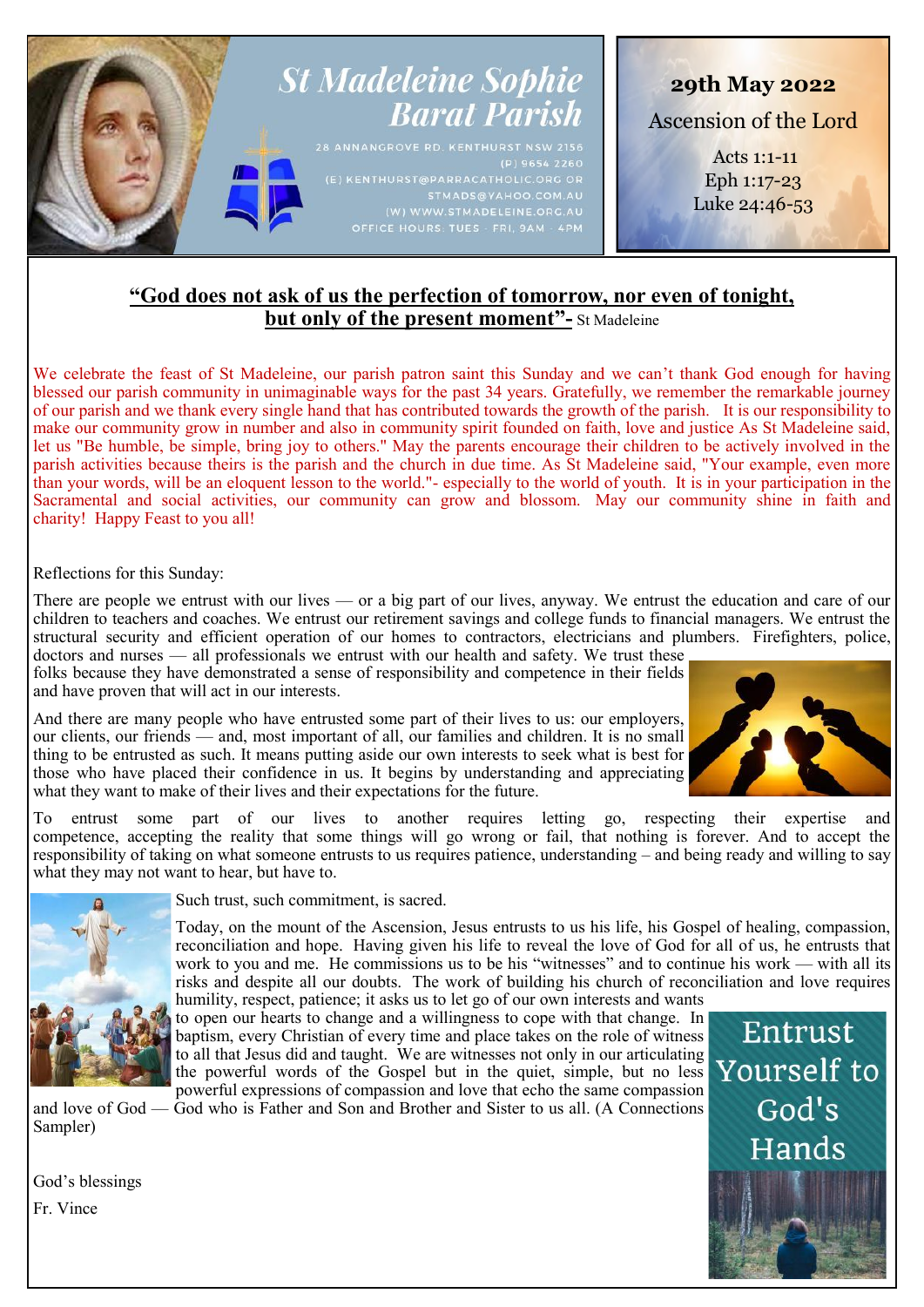# **RISH NE**

|  | <b>PRAYER AT ST MADS</b>         |                                                                                                                                                       |                            |  |  |  |  |
|--|----------------------------------|-------------------------------------------------------------------------------------------------------------------------------------------------------|----------------------------|--|--|--|--|
|  | The Sunday Gospel<br>reflections | Tuesday at 10.30 am via Zoom. Contact Careyanne<br>0438 791 813 or careyannemoylan@hotmail.com                                                        |                            |  |  |  |  |
|  | Prayer Group                     | Wednesday after morning Mass at 10am in the St Madeleine centre                                                                                       | a journey in faith<br>rcia |  |  |  |  |
|  | St Mad's Book Club               | To register contact Careyanne on careyannemoylan@hotmail.com                                                                                          |                            |  |  |  |  |
|  | <b>RCIA</b>                      | For enquires contact Fr Vincent or Parish Office                                                                                                      |                            |  |  |  |  |
|  | St Mads Care Group               | Provide parish support and care such as meals, transport, shopping and<br>assistance to members of our parish Contact Bernadette 0418 248 256         |                            |  |  |  |  |
|  | St Mads Rosary                   | Thursday after morning Mass & Monday at 7pm Via Zoom: Zoom meeting ID<br>840 2707 2956 Contact Kay Brooks & Lydia Ceccato 0400 372 561                |                            |  |  |  |  |
|  | <b>Baptism</b><br>Preparation    | First Saturday of the month in the St Madeleine centre: Ring/email Parish<br>office for booking 9654 2260 (Tues-Fri 10am-4 pm or stmads@yahoo.com.au) |                            |  |  |  |  |

**SOCIAL JUSTICE @ ST MAD'S SORRY DAY WITH HILLS YARNING** was a wonderful gathering this week we said sorry for the hurt that our local Marella Mission (Bernie Mullane reserve) has caused. Act for Peace Ration Challenge starts June 19<sup>th</sup> For one week in June, thousands of people across Australia will eat the same rations as a Syrian refugee in Jordan — just a small amount of rice, lentils, flour, chickpeas, beans, fish and oil — to raise awareness about the situation facing refugees around the world, whilst also raising money to provide emergency food, healthcare and life-saving support.

**Women's Breakfast June 11th 8:30am** in the St Madeleine centre, listening to Marcelle Douglas, a beekeeper and uni lecturer, who will give the talk and share her experience with us. **Laudato Si Action**: Sue Martin 0432716577

# **Bishop's Good Shepherd Appeal 2022**

Our Holy Spirit Seminary in Harris Park is carrying out its mission to prepare men who have been called by God to be good shepherds and beacons of Christ's light. Will you be their extended formation community and support seminarians on their important spiritual journey to be formed as priests after the heart of Christ? Please give generously to the Bishop's Good Shepherd Appeal at **yourcatholicfoundation.org.au/appeal** or scan this QR code.



**We have a special collection at this weekend Masses. Thank you for accompanying our seminarians on their journeys.**

**Our prayers and condolences to** 

**Careyanne Moylan and her family** 

**on the demise of her father Laurie Beckett**

**May Laurie rest in peace!**

# **PIETY SHOP**

Are you looking for a gift for a special person for Holy Communion, Confirmation, Baptism & Birthdays? Come and have a look in the piety shop.

We have an ever changing array of gifts and religious items. Special orders are welcome too. We are open after every weekend mass

Contact Sandra Tabone on 0413272400 for any special requests.



**Music Coordinators:** Alexandra Mifsud, Selina Calleia & Joan Sattler **Junior Ministers Coordinator:** Maree McNeil **Children's Liturgy Coordinator:** Deb Rankin **Baptism Preparation**: Angelique Easton **RCIA Coordinator**: Steve Fry **Playgroup Coordinator:** 

**SRE Coordinator:** Maureen Jones **Friendship Group**: Jenny Puleo **Ministry to the Nursing Homes Coordinator:**  Suzanne Kingston-Hunt **Adult Faith Formation:** Careyanne Moylan **Property Maintenance Manager:** Rick Jones **Piety Shop**: Sandra Tabone

**PARISH VOLUNTEER COORDINATORS**

*Please come to the Catechists Commissioning Mass on Sunday 5th June at 10am, to join in a prayer of thanks and blessing for our tireless catechist volunteers. Morning tea to follow. Welcome to all of the families who have joined us for scripture at our local schools. We also welcome all our sacramental program families and parishioners who have prayed for children as they have prepared for the sacraments.*

# **Planned Giving Program**

On behalf of the Parish Community, I would like to thank you so much for your ongoing support, which has been very vital to keep our Parish going strong. You can drop off the envelopes at the parish office or you can do it electronically to: **Account Name : Kenthurst Catholic Church BSB Account Number : 00000388**

**Parishioners wishing to donate or pledge their giving via direct debit, please pick up the form at the church and submit to Fr Vincent after completion**

**Thank you for your generosity!**

**LAST WEEK'S COLLECTIONS:** 1st Collection (for Diocese) = \$1169.45 2nd Collection (for Parish)<br>Envelopes = \$839 Lo  $Loose = $1,051.50$ Avg weekly Credit cards, direct debit \$1,855.76

**Congratulations to the newly baptised: Mia Micallef Rey-Jay Alvares Georgie Klaack Matilda Rezo**

# *PARISH PRAYER REQUESTS:*

*For the recently deceased:* Laurie Beckett, Jesline Bastianpulle

*For the dearly departed:* Melba Cardozo, Peter Saarinsen, Kumara Singham, Diann Caruana, Vicky Caruana, Joe Camilleri, Frank Piperata, Domenico Piperata, Annina Piperata, Len Gauci, Mavis Joan O'Brien, Paul Cascun, Paul Castelino, Mary Cumbo, Joan Carroll, James McGirr, Rosa Maria & Francesco Nati, Immaculata & Oreste Amministratore, Kenneth McLachlan, Joe Fuda

*Please pray for the sick:* Antonia Desanti, Joseph Spina, John Dal Ben and Jennifer Burgess

> **Altar Linen Coordinator:** Catherine Diekman **Parish Council Chair**: Patrick Tuttle **Finance Committee Chair**: Carl Mathias **Welcomers Coordinator:**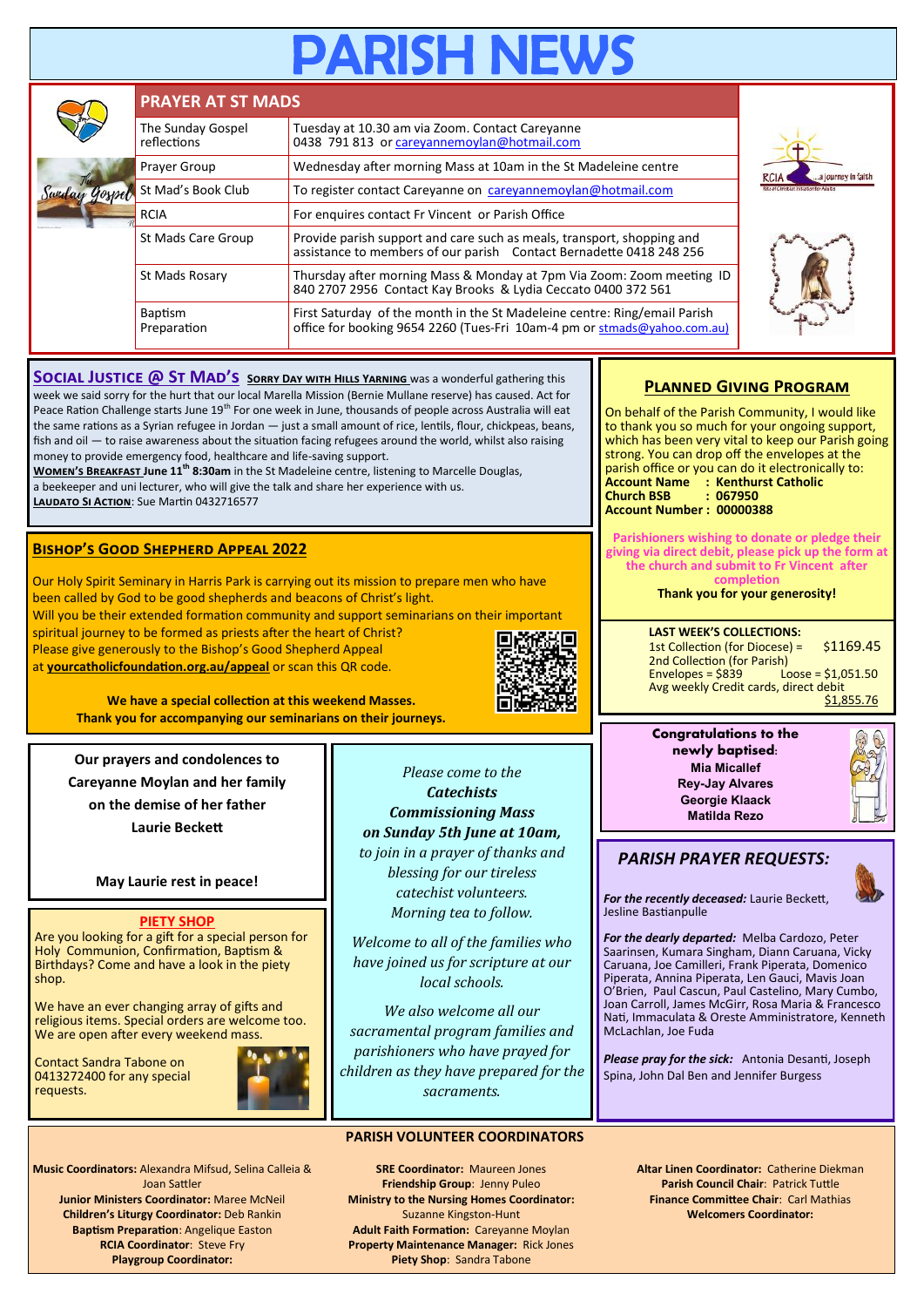**PARISH TEAM Parish Priest** Rev Vincent Savarimuthu

> **Deacon** Michael Tan

**Parish Secretaries** Sandra De Nardi Susie Lee

**Sacramental Coordinator** Sandra De Nardi

**St Madeleine's Primary School** Phone: 9654 6751 Principal: Mrs Barbara Young **Marian College** Phone: 9654 6700

Principal: Dr Gavin Hays

**PARISH SERVICES Weekend Masses**: Saturday 5.30pm Sunday 8:00am, 10:00 am, 5.30pm

**Children's Liturgy** TBA

**Weekday Masses**  9:15 - Tuesdays to Fridays

9:45—10:15 Fridays - Adoration **Prayer Group:** Wednesdays after the

9.15 am Mass **Reconciliation:** Saturday 5.00pm

**Baptisms:** Every Sunday at 11:20 (Must make a booking) **Weddings:** By appointment

#### **St Joan of Arc Feast Day: 29 May**



Burned at the stake as a heretic after a politically

-motivated trial, Joan was beatified in 1909 and canonized in 1920. Born of a fairly well-to-do peasant couple in Domremy-Greux southeast of Paris, Joan was only 12 when she experienced a vision and heard voices that she later identified as Saints Michael the Archangel, Catherine of Alexandria, and Margaret of Antioch. During the Hundred Years War, Joan led French troops against the English and recaptured the cities of Orléans and Troyes. This enabled Charles VII to be crowned as king in Reims in 1429. Captured near Compiegne the following year, Joan was sold to the English and placed on trial for heresy and witchcraft. Professors at the University of Paris supported Bishop Pierre Cauchon of Beauvis, the judge at her trial; Cardinal Henry Beaufort of Winchester, England, participated in the questioning of Joan in prison. In the end, she was condemned for wearing men's clothes. The English resented France's military success–to which Joan contributed. On this day in 1431, Joan was burned at the stake in Rouen, and her ashes were scattered in the Seine Rivercalibri Remembered by most people for her military exploits, Joan had a great love for the sacraments, which strengthened her compassion toward the poor. Popular devotion to her increased greatly in 19th-century France and later among French soldiers during World War I. Theologian George Tavard writes that her life "offers a perfect example of the conjunction of contemplation and action" because her spiritual insight is that there should be a "unity of heaven and earth." *https://www.franciscanmedia.org/saint-of -the-day*

After attending a convention led by Billy Graham a woman wrote to him. "Dear Sir, I feel that God is calling me to preach the Gospel. But the trouble is that I have twelve children. What shall I do?" The televangelist replied: "Dear Madam, I am delighted to hear that God has called you to preach the Gospel. I am even more delighted to hear that He has already provided you with a congregation in your own home."

There is the funny story of the raw army recruit standing at attention on the drill field. The Drill Instructor yells, "Forward, march!" And the entire ranks begin to move, all except this one raw recruit. He's still standing there at attention. So the Drill Instructor strolls over to him and yells in his right ear, "Is this thing working?" "Sir, yes, sir!" The recruit yells. Then the drill instructor walks around to the other ear and yells, "Is this thing working?" "Sir, yes, sir!" The soldier says. "Then why didn't you march when I gave the order?" "Sir, I didn't hear you call my name." Some of us are like that soldier, standing around waiting for God to call our names. But the great commission given by Jesus on the day of the Ascension is a blanket order. It has

everyone's name on it. And you can be sure that the Man in charge says, "Go! Make disciples! Teach!" It is your mission and my mission. [\(http://](http://frtonyshomilies.com/) [frtonyshomilies.com/\)](http://frtonyshomilies.com/)



# **Children's Liturgy**

**St Madeleine's Centre at 10am to coincide with the 10am Family Mass**

#### **First Reconciliation**

**Parent Information evening** will be held on **Tuesday, 31 May**  at 4.30pm and 7pm.

**Preparation Sessions:** Sundays, 19 and 26 June and Sunday, 17 July at 4pm.

> Sandra stmads.sacraments@gmail.com m.0410 587 735

# DIOCESE of PARRAMATTA

### **Position Vacant: Fundraising Campaigns Manager Put Your Faith Into Action For the Common Good**

Parramatta Catholic Foundation is seeking a dynamic Fundraising Campaigns Manager, following Bronwyn Muir's retirement. This is a heart-warming, for-purpose vocational opportunity to put your faith into action, supporting our mission to share Christ's message of love and salvation with all. The role is pivotal to nurturing faith, hope and charity throughout Western Sydney and the Blue Mountains through the Diocese of Parramatta's ministries including our Holy Spirit Seminary, Clergy Support Foundation (caring for retired and ill priests), Confraternity of Christian Doctrine (Special Religious Education) and Catholic Care's social welfare services. For information please call Dianne Wigan, Head of Fundraising on 0408 922 478.

# **Position Vacant: Senior Administrative Support Coordinator Position Vacant: 2 x Project Coordinator (part time) - Catholic Youth Parramatta**

More details at parracatholic.org/employment Applications close 10pm Sunday, 29 May

# **Workshop for Children's Liturgy of the Word: 9 June**

The Office for Worship is conducting a workshop for parish teams who are running or are interested in running Children's Liturgy of the Word on **9 June 2022** at the Bishop Bede Heather Centre. This workshop will include planning and leading, a look at diocesan guidelines and practicing safe ministry. If you are interested, please contact (02) 8838 3456, or [anne.stanton@parracatholic.org](mailto:anne.stanton@parracatholic.org)

# **Free lecture: The Outsider Pope: Where is Francis leading our Church?**

Tuesday 5 July 7.30pm Novotel Parramatta, 350 Church St Parramatta

Vatican correspondent from the international *The Tablet* magazine, author and speaker Christopher Lamb will present a free lecture reflecting on Pope Francis' battle to renew the Church and Pope Francis as a human being. RSVP essential by 2 July to <mark.oconnor@parracatholic.org>

# **SAVE THE DATE Tri-Diocesan Social Justice Reflection Evening: 20 July**

The Diocese of Parramatta, together with the Archdiocese of Sydney and the Diocese of Broken Bay, invites you to an evening of delicious food, prayer, and great keynote speakers. Let's reflect on the Social Justice Statement "Cry of the Earth, Cry of the Poor", and celebrate how people across all three Dioceses have responded to these cries in 2021-22. The reflection evening will be held on Wednesday 20 July from 6pm to 9pm – more details will follow in June.

# **Interfaith Dialogue Workshop: 24 June**

Join the Confraternity of Christian Doctrine as Fr Patrick McInerney from the Columban Centre for Christian-Muslim Relations presents a workshop on Interfaith Dialogue on Friday June 24 from 10am to 12 midday. All are welcome, but please register by contacting Maree on (02) 8838 3486 or email [maree.collis@parracatholic.org](mailto:maree.collis@parracatholic.org).